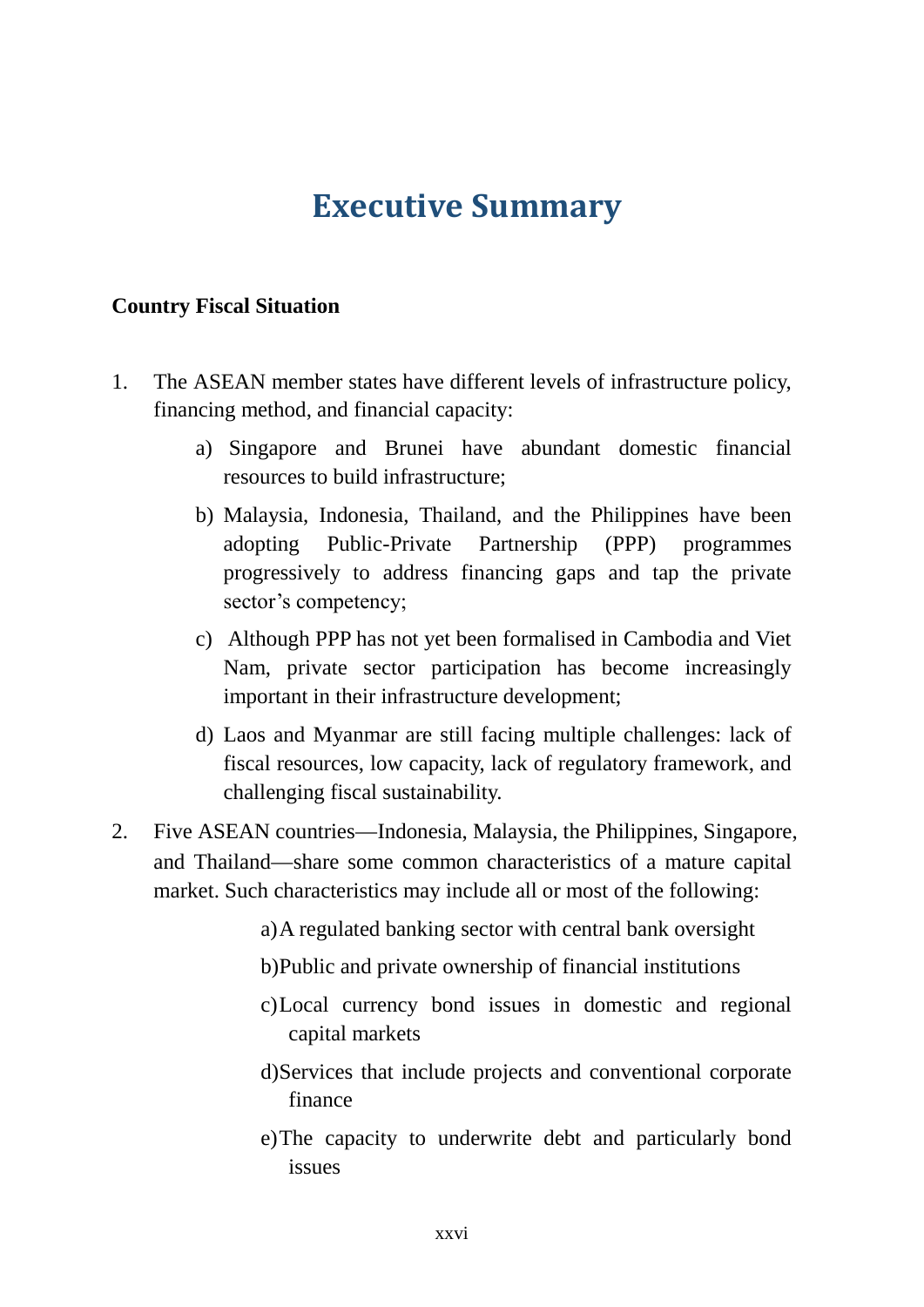- f) Foreign exchange and interest rate hedging facilities, and financial intermediation services for syndicated debt with domestic and foreign financial institutions.
- 3. In the ASEAN, Malaysia, Indonesia, Singapore, and Thailand meet the criteria of mature capital markets but have only minor levels of infrastructure financing. In the present times, two of the pitfalls of domestically sourced infrastructure finance are when sovereign credit ratings drops and when differences between international and domestic interest rate settings widen.

# **Regulatory Framework**

1. Indonesia, the Philippines, Thailand, and Viet Nam have issued specific regulations on PPP. On the other hand, Singapore, Malaysia, and Brunei have PPPs without having specific regulations. In Singapore, PPP is part of its Best Sourcing Framework, a policy that requires the public sector to market test its services and opt for the most efficient and effective way of procurements, including engaging its private sector. Singapore, Malaysia, and Brunei may not need to enact a special law on PPP as they already have a solid foundation of regulations as a basis for their PPP policy. Other countries in the ASEAN---i.e., Cambodia, Lao PDR, and Myanmar---have not yet developed a PPP system; thus, private sector participation is practiced without any specific PPP framework.

### **Potential Financial Sources**

- 1. The potential financial sources in the region may be classified as: (a) domestic (owned financial sources): (b) predominantly government funded (in Brunei's case); (c) combination of government and private financing (Singapore); and (d) private sources (such as in Indonesia, Malaysia, the Philippines, and Thailand's cases). The role of the capital market is important as an intermediary or channel of funds.
- 2. Intra-ASEAN sources of financing: The potential is high for all members but still has limited channels.
- 3. Extra-ASEAN sources of financing: Potential is high especially from long-term funds that include pension funds, insurance funds, and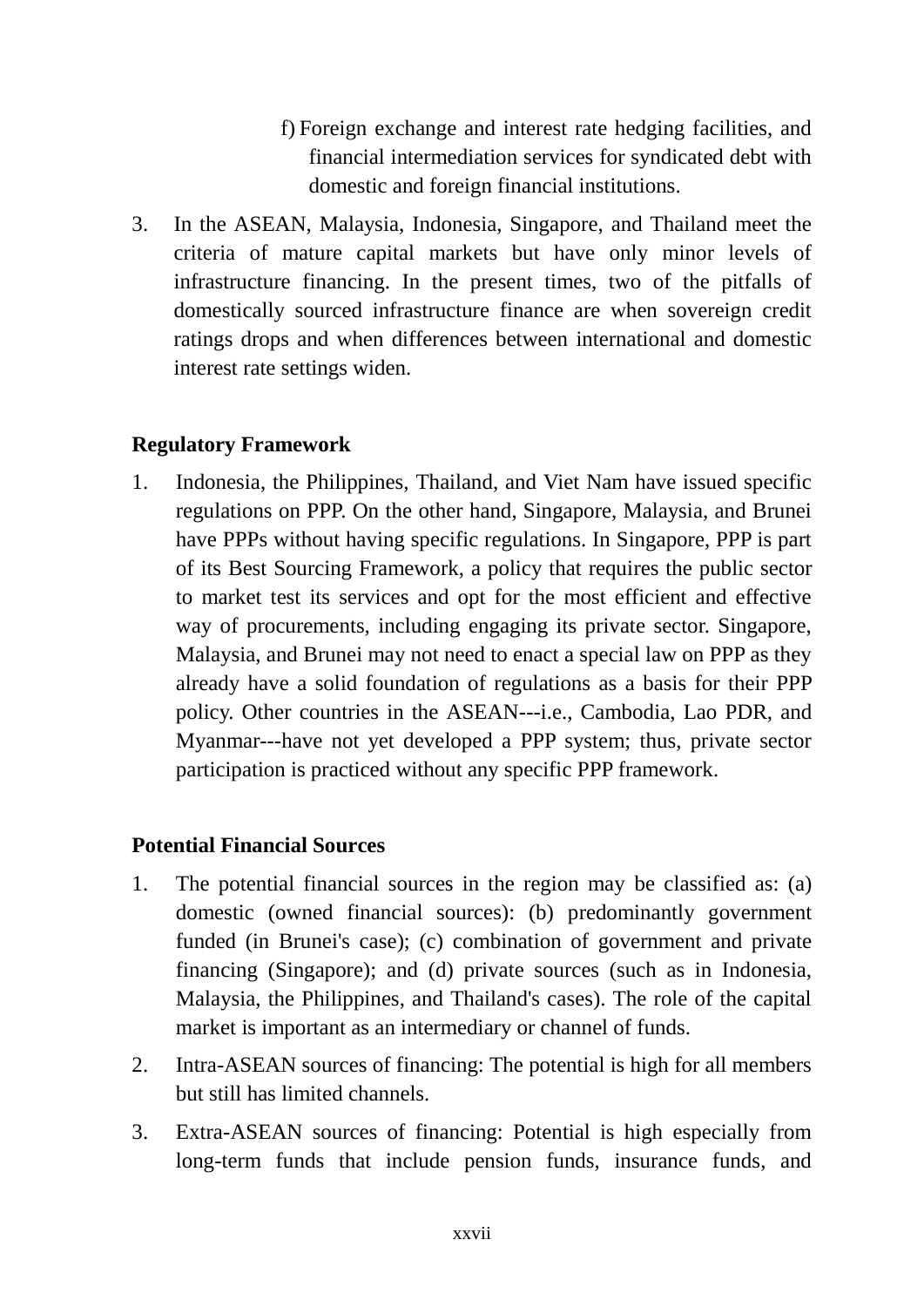sovereign wealth funds. The problem, however, lies in how to attract the investment.

## **ASEAN PPP Direction**

- 1. To move forward, PPP in the ASEAN should move towards improving and strengthening several aspects of its regulatory framework, process, and capacity building, as well as private sector development; effectively mobilising financial resources; and enhancing regional coordination.
- 2. There are other areas that need more attention, including how to (a) increase certainty and confidence of potential investors, especially those resulting from regulatory framework; (b) manage optimal risk-sharing arrangements between public and private sectors; (c) provide wellprepared and sustained projects; (d) maintain an effective connection between the functional PPP unit and the PPP centre in the region; (e) systematise capacity building and effective evaluation; as well as (f) open and channel funds from larger financial resources.
- 3. The articulated direction for PPP development (or PPP Direction) flags the important issues to be addressed in developing PPP in the region. Differences in development and policy stages across member states may pose a challenge to the adoption of uniform PPP tools as normally practised in advanced economies. The ERIA, thus, will start by providing PPP guidelines tailored for ASEAN economies and highlight the uniqueness of the region. These special characteristics are recognised as "PPP in an ASEAN Way".

### **PPP in an ASEAN Way**

- 1. The PPP in an ASEAN Way has three main features: (a) It recognises the different stages of the PPP policy development; (b) It has special support for cross-border connectivity initiatives; and (c) It supports the involvement of the domestic private sector.
- 2. The PPP policy development has two broad categories of transaction:
	- a) *Lite PPP -* Policy and implementation frameworks that expedite projects and reduce transaction costs. Lite PPP is suitable for small- to medium-size projects (US\$20 million to US\$50 million) that feature a state availability payment model (for example, education and health services), and does not involve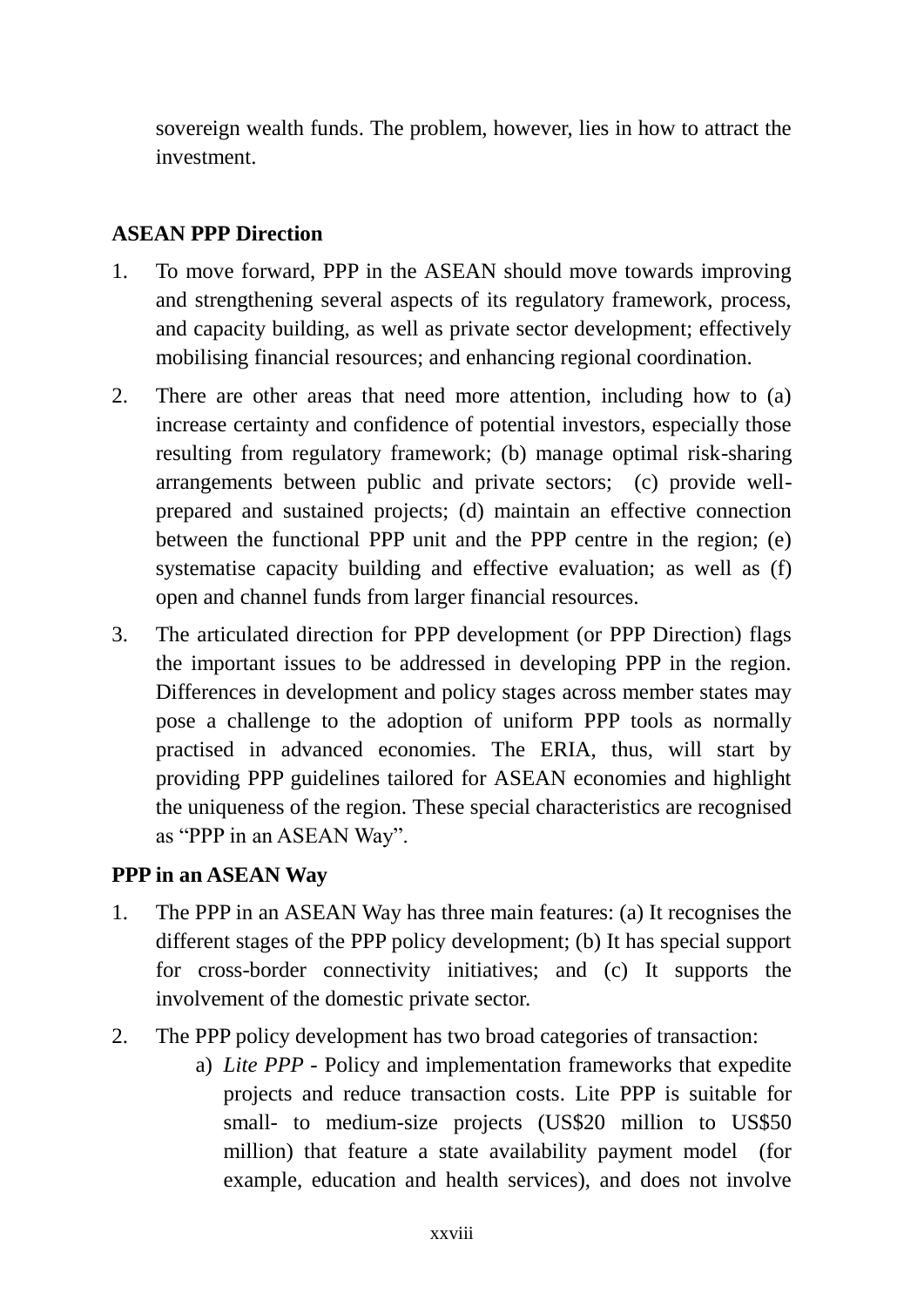currency mismatch risks.

- b) *Full PPP -* Projects of over US\$50 million in value that require a comprehensive policy framework to address problems of currency mismatch, design and construction complexity, demand risks and different stakeholders (e.g., the government, investors and sponsors, affected parties).
- 3. There is a need for policy provisions that recognise regulatory enhancement for complex projects so to insulate them from implementation delays in, for example, environmental approvals, regulatory exemptions or normal procurement procedures. However, an *ad hoc* approach to large and complex projects should not eliminate the need for wider regulatory reform so as to improve the attractiveness of doing business in the country, to support foreign direct investment (FDI) for PPP projects, to improve governance and to reduce uncertainty.
- 4. The concept PPP in an ASEAN Way looks at infrastructure development in the region as an integral part of the cross-border connectivity and not as independent and separate projects. That is, more cross-border collaboration among member countries enhances regional connectivity.
- 5. Also, PPP in an ASEAN Way supports the involvement of the domestic private sector. Domestic private companies should in fact play an important role, where benefits cover employment, technology transfer, local currency, local sub-contractors, domestic insurance and financial services, and opportunities for international collaboration.
- 6. One of the first steps to take is to provide ASEAN member states with suitable PPP guidelines, which would be derived from the PPP concept (i.e., PPP in an ASEAN Way) and PPP Direction. This document should describe the characteristics of PPP "in an ASEAN way", and the elements of the PPP framework whose components are tailored toward the ASEAN characteristics.
- 7. To be able to devise practical and workable PPP guidelines and supporting technical documents as well as to keep all ASEAN member states aligned about the subject, there should be constant input and feedback from stakeholders via the PPP Forum. The PPP Forum should ideally be run by the ASEAN Secretariat (or the *ASEAN Connectivity Coordinating Committee*) with active participation from relevant